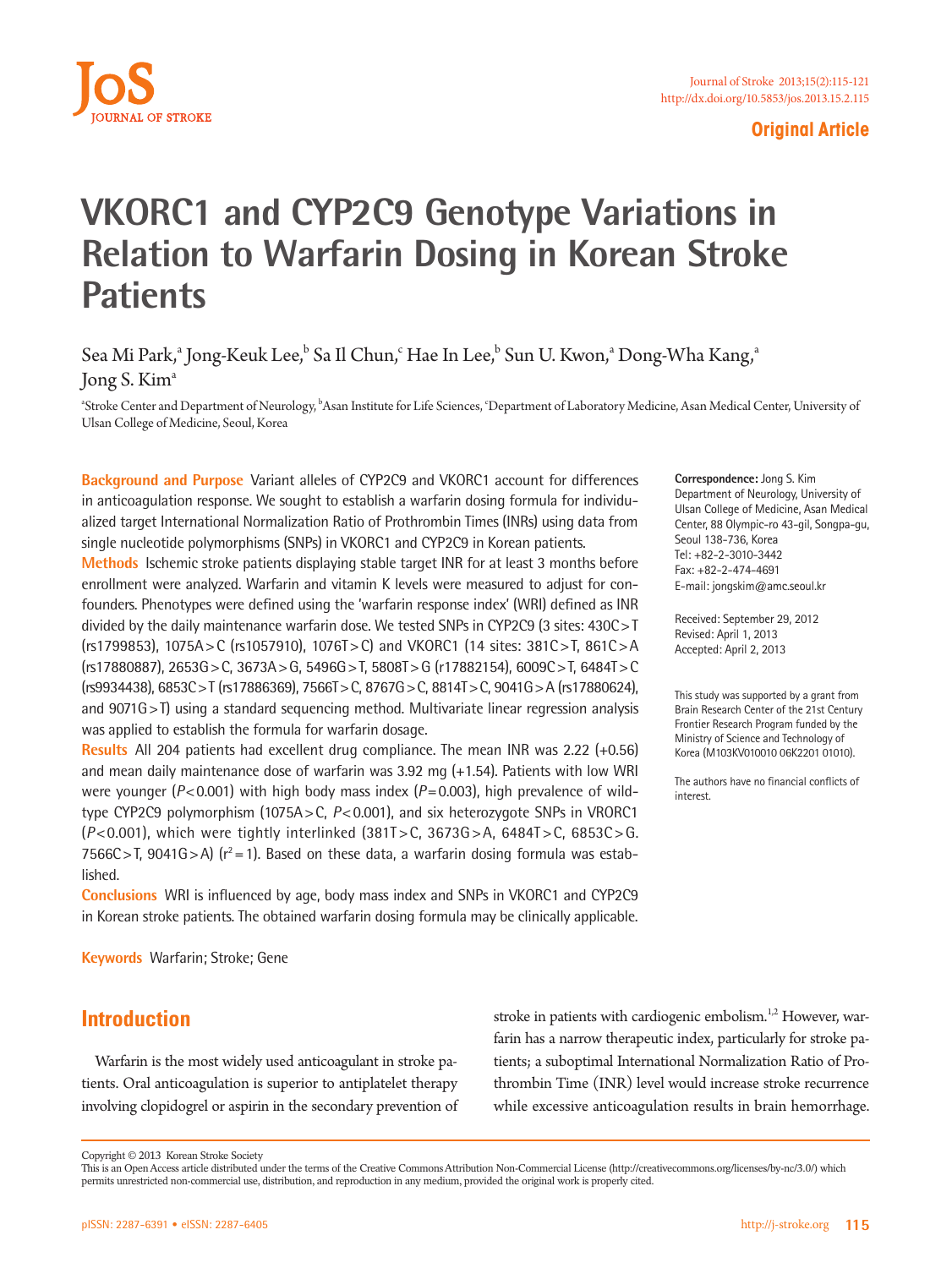Considering the high mortality of warfarin-induced brain hemorrhages, proper adjustment of anticoagulation intensity is critical for the effective management of stroke patients.

Age, gender, concurrent medications, and dietary vitamin K intake influence the INR level, $3-7$  and algorithms using these parameters have been developed.<sup>6,8</sup> Nevertheless, these factors are insufficient to explain the wide inter-individual differences in doses required for optimal  $INR<sub>1</sub><sup>9-11</sup>$  which may be related to individual genetic variability.<sup>11-14</sup> More recent studies have demonstrated that variant alleles of Vitamin K expoxide reductase complex, subunit 1 (VKORC1) and Cytochrome p450, subfamily IIC, polypeptide 9 (CYP2C9), the two enzymes related to the metabolism of vitamin K and warfarin, $7,15$  account for genetic variabilities in the anticoagulation response.<sup>16-19</sup> The inclusion of VKORC1 and CYP2C9 to a dosing algorithm may enable better prediction of warfarin dosing than when demographic data alone are used.<sup>20-22</sup> Several warfarin dosage formulae and dose determination algorithms that include genetic information have recently been reported. $22,23$ 

The use of genetic polymorphisms in regulating warfarin dosase has recently been studied in Asian patients including Japanese,  $24-26$  Chinese<sup>27,28</sup> and Koreans.<sup>29-31</sup> However, these previous algorithms have focused on the generalized warfarin dosage adjustment without considering tailored individual target INR. Accordingly, we examined the single nucleotide polymorphisms (SNPs) in VKORC1 and CYP2C9 in Korean stroke patients, and analyzed their effects on warfarin dosing to optimize stable INR. We additionally attempted to formulate a warfarin dosage equation that may be practically used for stroke patients.

## **Methods**

#### **Subjects**

Between November 2009 and August 2010 at the Asan Medical Center neurology outpatient clinic, we prospectively enrolled patients who were diagnosed as having ischemic stroke confirmed by brain imaging studies, aged ≥ 18 years, and administered warfarin regularly under strict instructions for secondary prevention of ischemic stroke. Although INR level 2-3 has been considered 'optimal' for secondary prevention of stroke,<sup>32</sup> considering its variation secondary to diet and occasional higher dosages needed in certain patients, such as those with mechanical valve replacement, $32$  we considered the INR level 1.7-3.5 'relatively stable',<sup>33</sup> and enrolled patients who displayed this INR level on more than three consecutive measurements over at least 3 months before enrollment. We excluded patients who were 1) considered incompliant or anticipated to alter anticoagulation therapy (i.e., due to scheduled surgery); 2)

severely dementic or aphasic so that reliable communication was not possible; 3) taking long-term medication that could potentially influence anticoagulation intensity, such as anti-epileptics, antibiotics, anti-inflammatory drugs, and alcohol; 4) diagnosed with underlying diseases potentially affecting the level of coagulation, such as vitamin K deficiency, malabsorption syndrome, malignancy; and 5) those who refused to consent. Patients with non-detectable R and S warfarin levels on the sampling date were additionally excluded. The study was approved by Ethics Committee of the Asan Medical Center, and written informed consent was obtained from all the subjects.

We reviewed medical records and interviewed individual patients. Data obtained were reasons for prescribing anticoagulation (e.g., arrhythmia, valvular heart disease), recent myocardiac infarction, heart failure, recurrent strokes despite antiplatelet use or severe intracranial stenosis, daily warfarin dose prescribed, and the warfarin medication schedule. Demographic features and risk factors for stroke were also recorded including age, gender, hypertension (defined as receiving medication for hypertension or blood pressure > 140/90 mmHg with repeated measurements), diabetes mellitus (defined as receiving medication for diabetes mellitus, fasting blood sugar ≥ 126 mg/dL or post-prandial 2 hours  $\geq$  200 mg/dL with two separate measurements), hypercholesterolemia (defined as receiving cholesterolreducing agents, overnight fasting low density lipoprotein (LDL) level > 100 mg/dL or overnight fasting cholesterol level > 200 mg/dL), and current cigarette smoking (defined as smoking within six months of enrollment). The body mass index (BMI) was measured in each patient.

### Blood sampling and determination of biological phenotype

Since 2000, we have provided patients receiving anticoagulation therapy official education with an instruction program. At the time of enrollment, a well-trained nurse confirmed that the patient had received the instructions. Blood samples (10 cc) were obtained 12 hours after warfarin intake. We measured INR using standard methods.<sup>34</sup> To determine patient drug compliance, the plasma warfarin levels of patients (R- and S-warfarin) were measured using chiral-phase high-performance liquid chromatography-tandem mass spectrometry (LC-MS/MS; ThermoFinnigan, San Jose, CA, USA), as described elsewhere, with minor modifications.<sup>35,36</sup> While all patients followed our diet education program, serum vitamin K levels (phylloquinone) were additionally measured to adjust for the possible confounding effects of diet on INR, using LC-MS/MS with atmospheric pressure chemical ionization, as described elsewhere.<sup>37</sup>

We assumed three variables as biological phenotypes influ-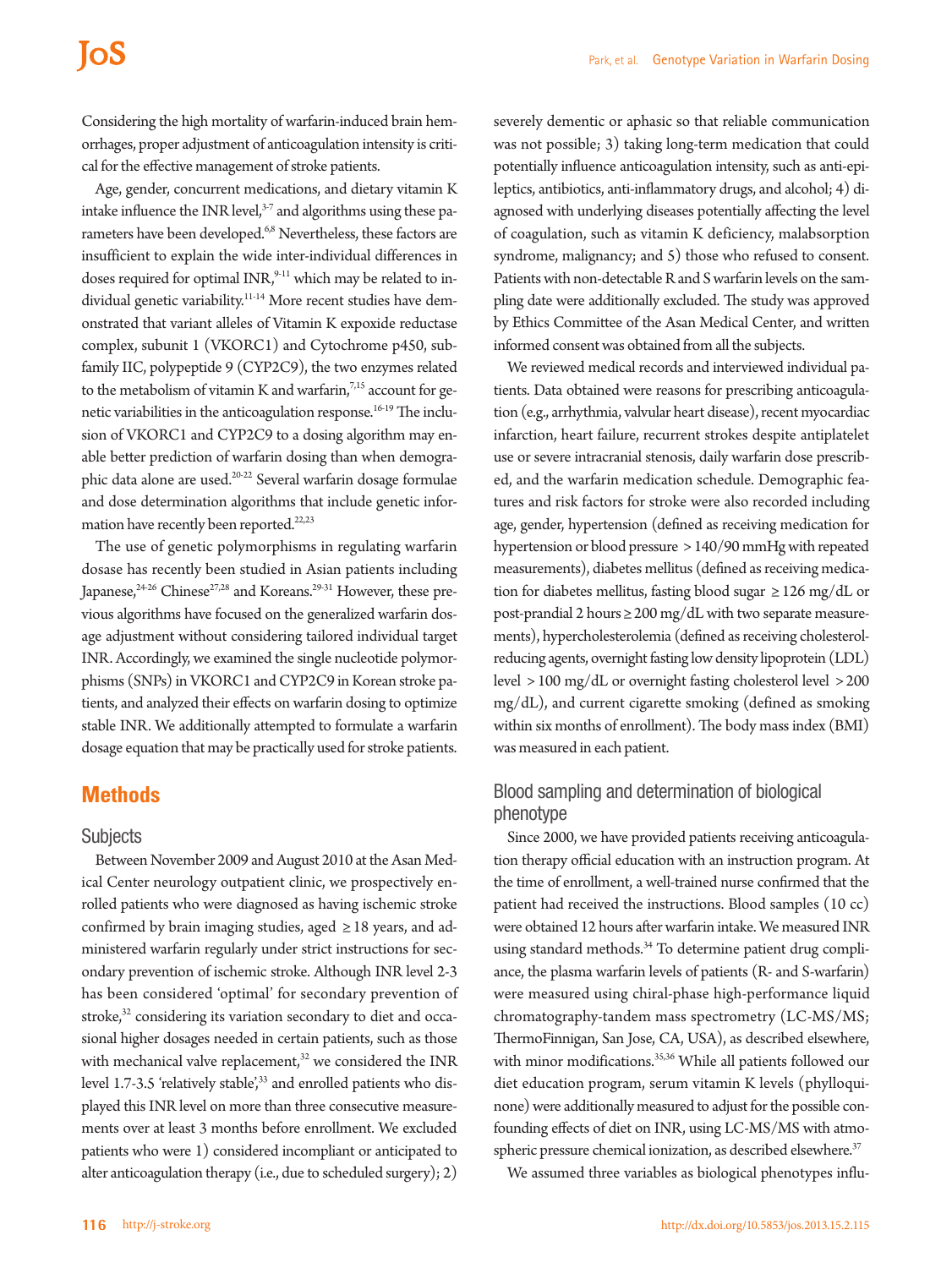enced by genotype: INR, daily maintenance warfarin dose, and warfarin response index (WRI). WRI was defined as INR divided by the daily maintenance warfarin dose (mg). Since WRI seems to be a more reliable variable reflecting individual response than INR or warfarin dose (see below), the index was employed as the biological phenotype in subsequent analyses. Based on WRI data obtained on the date of blood sampling, patients were divided into three groups: high (upper, 33.3%), intermediate (33.4-66.5%), and low (lower 33.3%) using two cutoff values. Novel SNPs were examined in two (high vs. low) groups.

#### Determination of genotype

We searched known SNPs related with warfarin metabolism from published papers,31,38 database (http://www.ncbi/nlm. nih.gov/). We also sequenced whole VKORC1 genes for confirmation of the presence of unreported SNP or linkage between the high WRI and low WRI groups. We selected 26 SNPs in CYP2C9 (three sites; 430C > T (rs1799853), 1075A > C (rs10 57910), 1076T > C), VKORC1 (14 sites; 381C > T, 861C > A  $(rs17880887), 2653G > C, 3673A > G, 5496G > T, 5808T > G$  $(r17882154)$ , 6009C > T, 6484T > C (rs9934438), 6853C > T  $(rs17886369), 7566T > C, 8767G > C, 8814T > C, 9041G > A$ (rs17880624), 9071G > T), gamma-glutamyl carboxylase (GG-CX, nine sites; eight SNPs and one microsatellite; 268A > T, 412G>A, 6258A>G, 8015C>T, 8016G>A, 8240A>G, 8445C> T, 13875A > G, CAA repeat).

Sequencing method (resequencing analysis for the detection of genetic variations) was used to determine genotype. For sequencing analysis, genomic sequences were obtained from the GenBank (http://www.ncbi/nlm.nih.gov/) database and PCR primers were designed using the Primer3 software (http://wwwgenome.wi.mit.edu/cgi-bin/primer/primer3\_www.cgi) to amplify coding regions and promoter regions ( $\geq$  500 bp upstream from exon 1) of VKORC1 and CYP2C9 genes (PCR primer information used in this study is available on request). PCR amplification reactions were performed in 20-µL total volume containing 20 ng genomic DNA, 0.15 µM of each primer, 100 µM of each dNTP, 1 unit of AmpliTaq Gold<sup>™</sup> (Applied Biosystems, Foster City, CA, USA) and reaction buffer with 1.5 mM MgCl2. PCR was performed at 94°C for 5 minutes, followed by 35 cycles at 94°C for 45 seconds, 55°C for 30 seconds, 72°C for 1 minute and final extension at 72°C for 10 minutes. The PCR products  $(1 \mu L)$  were directly used as template for sequencing using BigDye™ terminator v2.0 cycle sequencing kit (Applied Biosystems) on an ABI3730 DNA sequencer according to manufacturer's instructions. DNA polymorphisms were identified using the PolyPhred program (http://droog.gs.washington.

edu/PolyPhred.html) after sequence chromatograms were basecalled with the Phred program and assembled with Phrap. In the VKORC1, we searched unknown SNPs related with clinical phenotype. We selected high and low WRI groups and analyzed whole VKORC1 sequence to try and identify unknown SNP between groups. Also, we confirmed genotype using the Taq-Man SNP genotyping assay (Applied Biosystems) according to the manufacturer's instructions. Two polymorphic sites (rs7294 for VKORC1 gene and rs1057910 for CYP2C9) were selected and genotyped for reconfirmation. Fluorescence intensities were read on a 7900HT Sequence Detection System (Applied Biosystems), and genotypes were determined using SDS 2.1 software (Applied Biosystems).

#### Statistical analyses

Genotyping data were tested for deviation from the Hardy-Weinberg equilibrium using the Chi-square test. We analyzed log-transformed data of variables for biological phenotypes, specifically, INR, warfarin dose, and WRI, which were skewed. Fisher's exact test was used to compare the allelic frequencies of VKORC1 and CYP2C9 variants among patients with different variables. We calculated the effective sample size as 155.35 using calculation fomula<sup>39</sup> (power 90%,  $\alpha$  = 0.05, correlation coefficients =  $0.1$ ,  $Z \beta$  = 1.282,  $Z \alpha/2$  = 1.96, Fisher's transformed  $Z$  =  $0.5*$ ln  $(1.1/0.9) = 0.1003$ , sample size =  $([1.96+1.282]/0.1003)^2$  $+3 = 155.35$ ).

Relationships between items such as age, body weight, BMI, and WRI and warfarin, respectively, were analyzed using Pearson correlation while the relationship between WRI and warfarin dose with items such as gender, hypertension, diabetes, hypercholesterolemia, and cigarette smoking were tested with ttest. Multivariate linear regression analysis was performed to determine the formula for warfarin dosage. All statistical analyses were performed using SPSS 14.0 (SPSS, Chicago, IL), with the level of statistical significance being set at *P*< 0.05.

#### **Results**

Our study included 204 patients with a mean age of 66 years  $(SD, \pm 11.2)$  ranging from 25 to 87 years, including 128 males (63%). The mean BMI was 24.5 kg/m<sup>2</sup> (SD,  $\pm$  2.8; range, 13.7 to 32.2  $\text{kg/m}^2$ ). The reasons for anticoagulation included arrhythmia (150 patients, 73.4%), recurrent strokes despite antiplatelet use (39 patients, 19.2%), valvular replacement (10 patients, 5%), and others (five patients, 2.4%). All patients showed good drug compliance. The mean INR was 2.22 (SD,  $\pm$ 0.56; range, 1.12 to 3.74), mean daily maintenance dose of warfarin was 3.92 mg (SD,  $\pm$ 1.54; range, 1.29 to 10.0), and the mean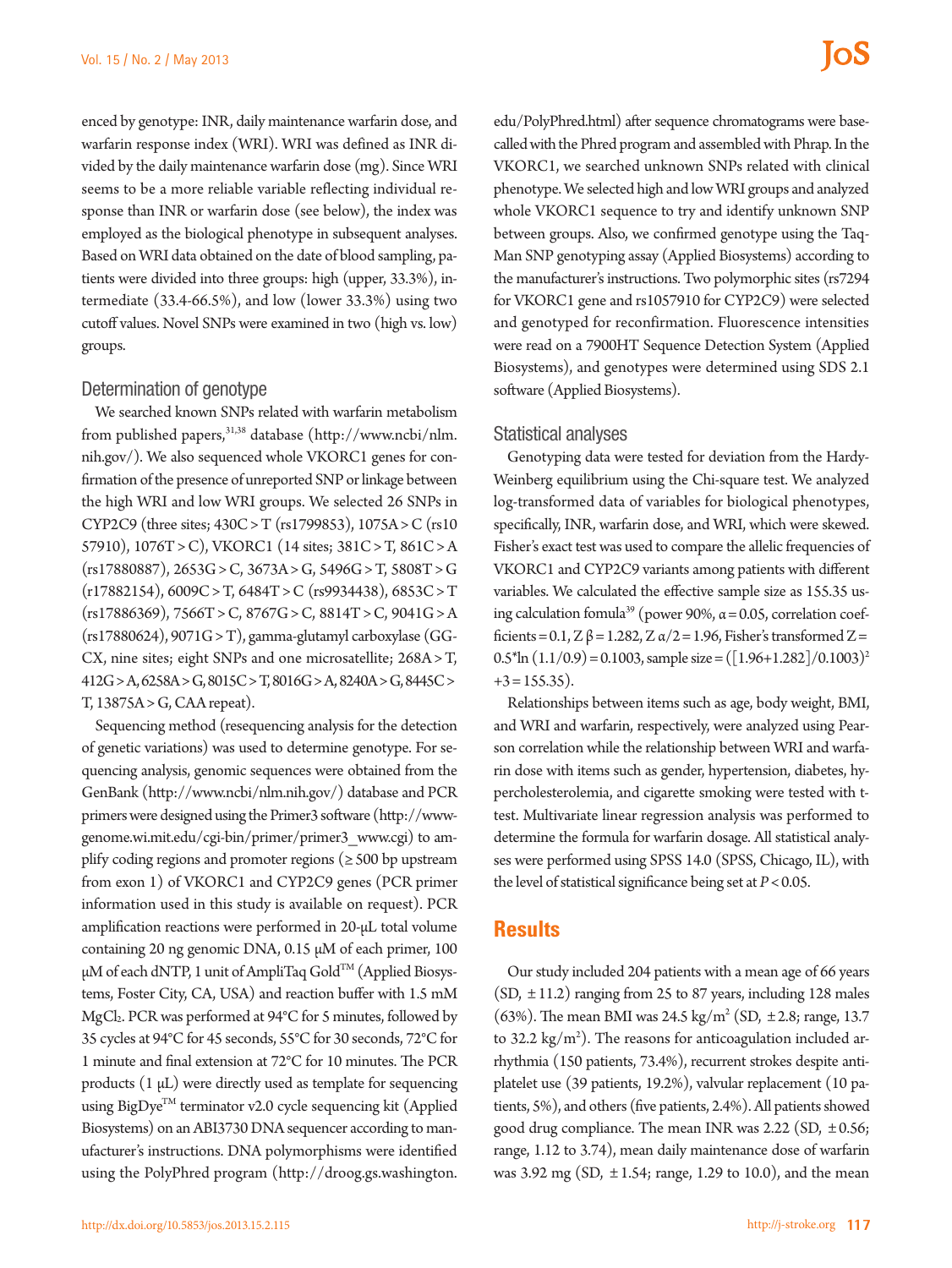**Table 1.** Demographic features and risk factors, and correlation with biological phenotype (warfarin dose and WRI)

| Demographic features and<br>risk factors ( $N = 204$ ) | Value<br>$(Mean \pm SD)$ | <b>Relation with</b><br>WRI; Pvalue | <b>Relation with war-</b><br>farin dose; Pvalue |
|--------------------------------------------------------|--------------------------|-------------------------------------|-------------------------------------------------|
| Age (year)*                                            | $65.98 \pm 11.18$        | < 0.001                             | < 0.001                                         |
| Male $(\%)$                                            | 128 (62.7%)              | 0.194                               | 0.238                                           |
| Weight (kg)*                                           | $65.1 \pm 10.54$         | < 0.001                             | 0.001                                           |
| BMI ( $kg/m2$ )*                                       | $24.45 \pm 2.80$         | 0.003                               | 0.006                                           |
| Hypertension                                           | 83 (40.6%)               | 0.294                               | 0.382                                           |
| Diabetes mellitus                                      | 32 (15.7%)               | 0.423                               | 0.682                                           |
| Hypercholesterolemia                                   | 68 (33.3%)               | 0.782                               | 0.924                                           |
| Smoking (%)                                            | $3(1.5\%)$               | 0.176                               | 0.229                                           |

\**P* values according to Pearson correlation test, other items according to t-test.

WRI was 0.648 (SD, ±0.292; range, 0.178 to 1.806).

As shown in Table 1, WRI was closely related to old age (*P*< 0.001), BMI (*P*= 0.003), and body weight (*P*< 0.001). Mean R- and S-warfarin levels were  $0.188$  (SD,  $\pm 0.110$ ) and  $0.081$  µg /mL (SD,  $\pm$  0.059), respectively and they were significantly correlated to WRI (*P*< 0.001, respectively), while the vitamin K level (mean, 0.830 g/mL; SD, +0.581) was not (*P*= 0.123).

We analyzed the prevalence of all targeted genotypes (data not shown). Seven SNPs were related to a significant difference of WRI (6 SNPs located in VKORC1 (381T > C, 3673G > A, 6484T > C [rs9934438], 6853C > G [rs17886369]. 7566C > T, 9041G > A [rs17880624]) and one in CYP2C9 [1075A > C]). In terms of genotype prevalence, 24 patients (11.8%) were heterozygotic in six SNPs of VKORC1 and 185 patients (90.7%) were heterozygotic in one SNP of CYP2C9. The six SNPs in VKORC1 were 100% interlinked  $(r^2 = 1)$ . In view of the finding that 9041 G > A ( $rs17880624$ ) displayed the most consistent results with repeated genotype tests using the TaqMan SNP genotyping assay (Table 2), we selected this site for subsequent analysis.

The high prevalence of heterozygotic VKORC1 9041 G > A (rs17880624) was closely associated with low WRI (*P*< 0.001), and prevalence of heterozygote CYP2C9 1075A>C (rs1057910) with high WRI (*P*< 0.001) (Figure 1, Table 2). Other SNPs did not show notable correlation with WRI or other biological phenotype variables examined. Moreover, in subgroup analysis, we sequenced the VKORC1 gene in patients with the high (upper 33.3%) and low (lower 33.3%) WRI, but failed to identify novel SNPs that were significantly associated with biological phenotype variables. Multivariate linear regression analysis identified four variables that independently influenced the WRI value: age, BMI, and two SNPs in VKORC1 and CYP2C9 ( $R^2 = 0.275$ , multivariate linear regression, Table 3). Using regression coefficients obtained from the above results, we established the warfarin dosage formula, as shown in Figure 2A. We additionally

#### **Table 2.** Characteristics of different genotypes

| VKORC1 9041G > A<br>(rs 7294) |    | CYP2C9 1075A > C<br>(rs 1057910)                                                                                                                                                                                                                                                                                                                                  |                                                    |
|-------------------------------|----|-------------------------------------------------------------------------------------------------------------------------------------------------------------------------------------------------------------------------------------------------------------------------------------------------------------------------------------------------------------------|----------------------------------------------------|
| GG                            | GA | AA                                                                                                                                                                                                                                                                                                                                                                | AC                                                 |
|                               |    |                                                                                                                                                                                                                                                                                                                                                                   | 185 (90.7%) 19 (9.3%)<br>$(P=0.998^*)$             |
|                               |    |                                                                                                                                                                                                                                                                                                                                                                   | $0.821 \pm 0.580$ $0.901 \pm 0.596$<br>$(P=0.542)$ |
|                               |    |                                                                                                                                                                                                                                                                                                                                                                   | $0.713 \pm 0.416$ $0.474 \pm 0.377$<br>$(P=0.017)$ |
|                               |    |                                                                                                                                                                                                                                                                                                                                                                   | $0.309 \pm 0.230$ $0.273 \pm 0.230$<br>$(P=0.512)$ |
|                               |    |                                                                                                                                                                                                                                                                                                                                                                   | $2.24 \pm 0.559$ $2.05 \pm 0.555$<br>$(P=0.155)$   |
|                               |    |                                                                                                                                                                                                                                                                                                                                                                   | $4.06 \pm 1.52$ $2.54 \pm 0.925$<br>(P< 0.001)     |
|                               |    |                                                                                                                                                                                                                                                                                                                                                                   | $0.625 \pm 0.278$ $0.877 \pm 0.331$<br>(P< 0.001)  |
|                               |    | 180 (80.2%) 24 (19.8%)<br>$(P=0.948^*)$<br>$0.837 \pm 0.593$ $0.775 \pm 0.487$<br>$(P=0.621)$<br>$0.650 \pm 0.361$ $0.992 \pm 0.643$<br>(P< 0.001)<br>$0.280 \pm 0.204$ $0.492 \pm 0.320$<br>(P< 0.001)<br>$2.22 \pm 0.572$ $2.24 \pm 0.467$<br>$(P=0.790)$<br>$3.65 \pm 1.27$ $5.94 \pm 1.83$<br>(P< 0.001)<br>$0.680 \pm 0.292$ $0.410 \pm 0.140$<br>(P< 0.001) |                                                    |

\**P* value in the Hardy-Weinberg equilibrium, Chi-square test; Univariate analysis, such as Student's t-test and Mann-Whitney test, with Bonferroni correction for dichotomized variables.

performed the above analysis using warfarin dose instead of WRI as a phenotype variable (Figure 2B). The results obtained were similar.

## **Discussion**

We investigated the factors influencing WRI (and warfarin dose) in a relatively large number of homogeneous Korean stroke patients. Young age, high BMI, heterozygote VKORC1 (9041G > A, rs17880624), and/or homozygote CYP2C9 (1075A > C, rs1057910) contributed to low WRI, indicating that patients with these characteristics have low anticoagulation responses to a given warfarin dose. To minimize the confounding effect of non-compliance, we selected patients who had been formally educated with the institutional protocol. Furthermore, since diet preference may influence the INR level, $40$  we concomitantly measured the serum vitamin K level to adjust potential dietary effects on WRI. The vitamin K level did not influence the anticoagulation response. In addition, R- and Swarfarin levels were highly correlated with WRI (*P*< 0.001), illustrating the patients' excellent drug compliance.

In this study, our aim was to determine the tailored intensity of anticoagulation response in Koreans and to provide a practical warfarin dosage equation using WRI. The information about SNPs agreed with a previous genetic association study in Asian population showing the importance of genetic variability and prevalence of selected SNPs (VKORC1 9041G > A and CY-P2C9 1075A > C). However, the linkage in VKORC1 SNPs has not been discovered in the previous study in Korean population.<sup>31</sup> In the GGCX gene, we could not find any significant SNP,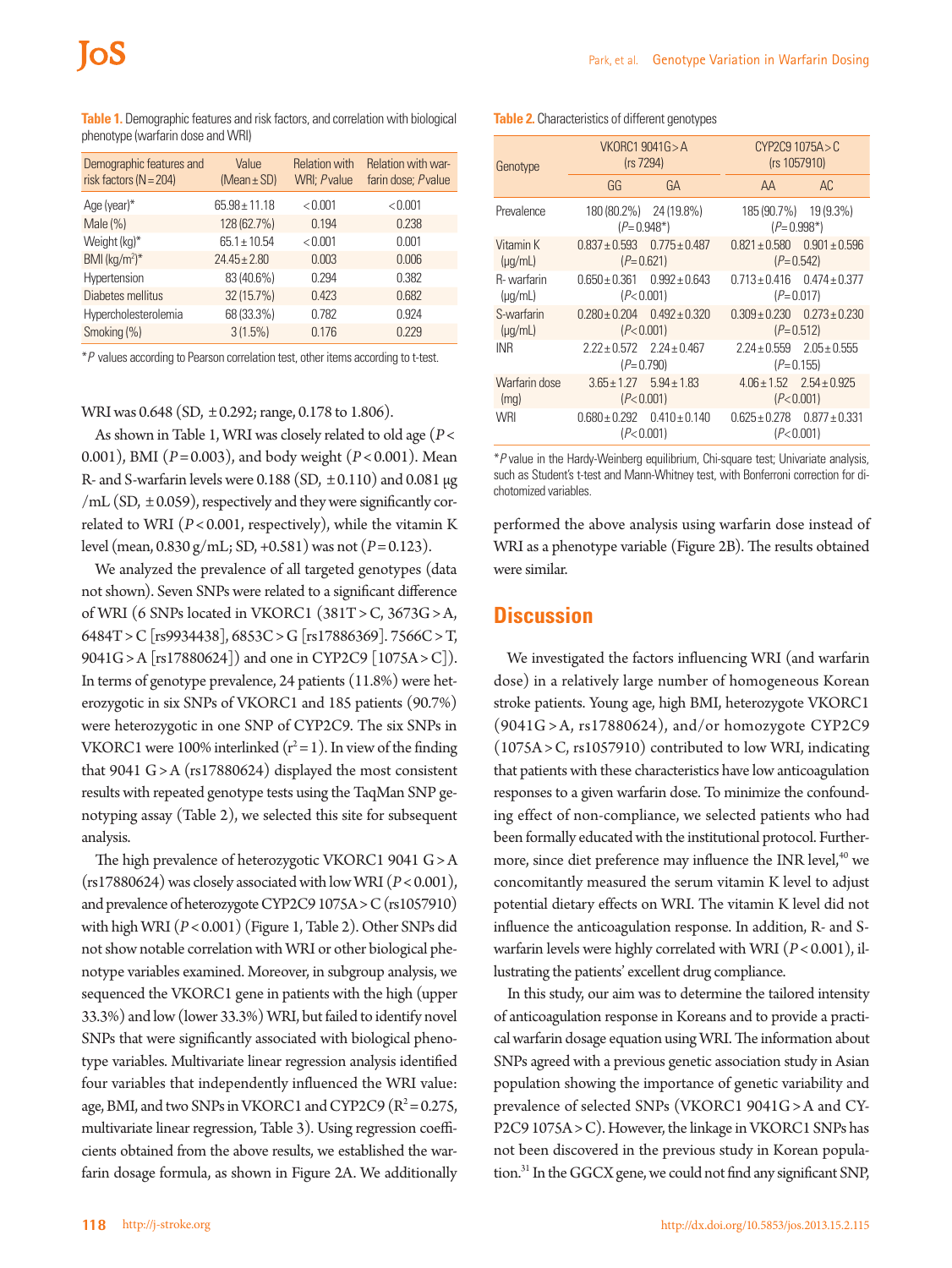

Figure 1. WRI and warfarin doses in different genotypes. (A) WRI (left) and warfarin doses (right) in VKORC1 rs7294; homozygote VKORC1 rs7294 is associated with significantly higher WRI (*P*< 0.001) and lower warfarin dose (*P*< 0.001) than heterozygote. (B) WRI (left) and warfarin doses (right) in CYP2C9 rs1057910; homozygote CYP2C9 rs1057910 is correlated with significantly lower WRI (*P*< 0.001) and higher warfarin dose (*P*< 0.001) than heterozygote.

**Table 3.** Contribution of age, BMI and selective genetic variations to biological phenotype using multivariate linear regression analysis

|                         | Standardized regression<br>coefficient ( $P$ value) for<br>the estimation of WRI | Standardized regression<br>coefficient (Pvalue) for<br>estimation of warfarin dose |
|-------------------------|----------------------------------------------------------------------------------|------------------------------------------------------------------------------------|
| Age                     | $0.266$ (< $0.001$ )                                                             | $-0.285 \left( < 0.001 \right)$                                                    |
| <b>BMI</b>              | $-0.132(0.032)$                                                                  | 0.121(0.034)                                                                       |
| <b>VKORC1 (rs 7294)</b> | $-0.361 (0.001)$                                                                 | 0.413 (< 0.001)                                                                    |
| CYP2C9 (rs 1057910)     | $-0.191 (0.001)$                                                                 | $0.276$ (<0.001)                                                                   |
| $R^2$                   | 0.275                                                                            | 0.248                                                                              |

which has shown inconsistent results in previous Japanese studies.24,26

Our data were also consistent with results from studies with a multi-ethnic population<sup>14,38,41</sup> reporting that patients with at least one heterozygote in several SNPs in VKORC1 and CYP2C9 1075A > C require a high warfarin dose. While 9041G > A was not linked with other SNPs (at positions 381, 3673, 6484, 6853, and 7566) among European-American,<sup>38</sup> our result in Koreans showed strong correlation  $(r^2 = 1)$  among six SNPs in VKORC1.



**Figure 2.** Warfarin dosage formula. (A) Formula using WRI (INR/warfarin dose) as a dependant variable. (B) Formula using the warfarin dose as a dependant variable. V, VKORC; C, CYP2C9.

Also, we could not find significant influence of CYP2C9 (1076-  $T > C$  or  $430C > T$ ) on warfarin dose although this position was associated with warfarin dose in the previous studies.<sup>38,41-43</sup> These differences may be caused by ethnic genetic variability.

In contrast to previous studies employing warfarin dose only as a phenotype variable<sup>44-46</sup> we used WRI, a variable that provides a comprehensive estimation of the warfarin dose in relation to target INR. While our main results are similar to those obtained using warfarin dose only, using WRI as a phenotype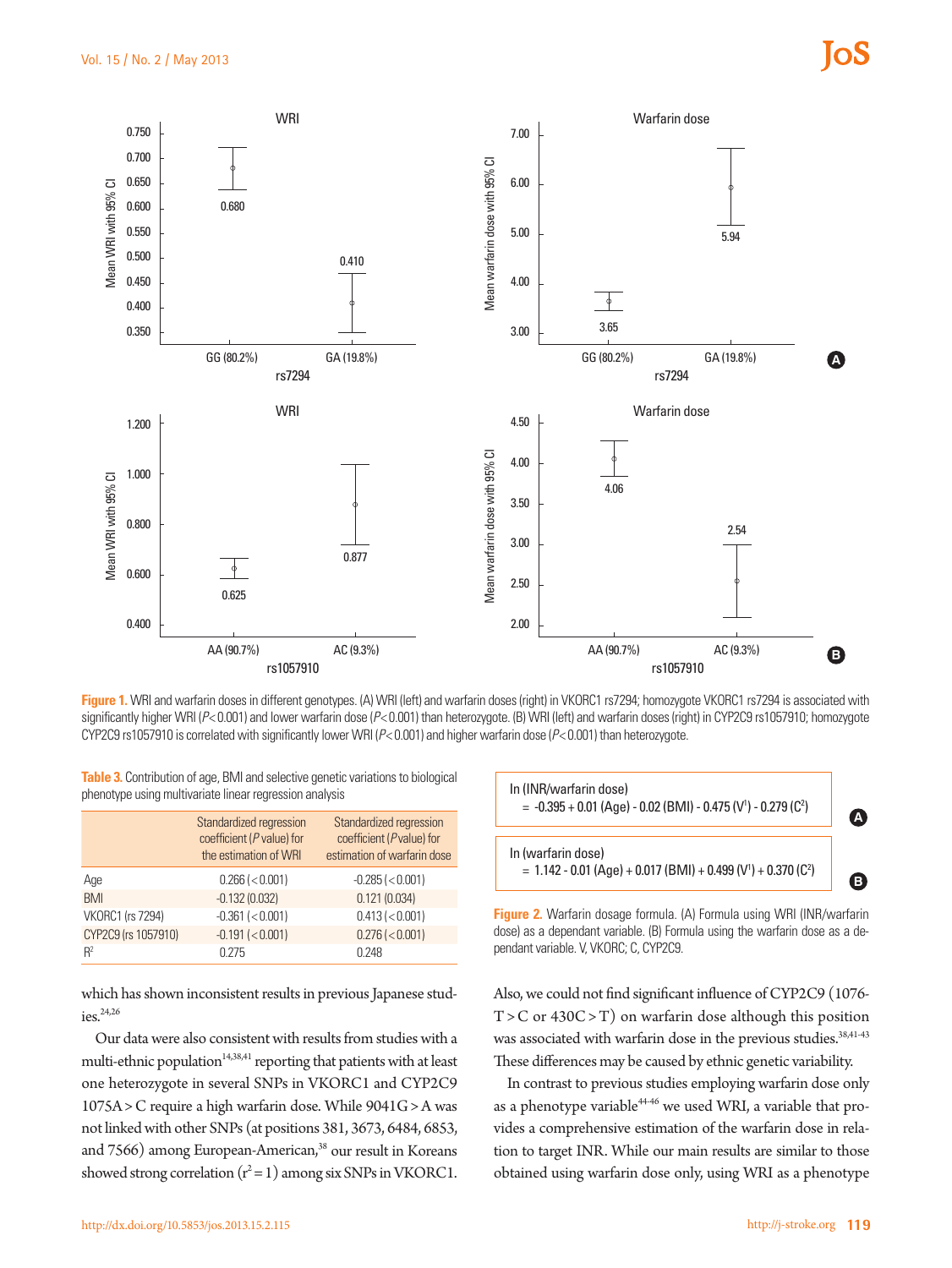## **IoS**

variable has several advantages. First, the predictability of the formula using WRI ( $R^2$  = 0.275) was higher than that with warfarin dose  $(R^2 = 0.248)$ . Second, WRI distinguishes inter-individual biological phenotypes more precisely. For instance, patients with INR 1.5 receiving 10 mg warfarin should be biologically different from those with INR 4 receiving the same dose. Third, the formula using WRI as a variable is more adaptive in daily clinical practice. Since this formula includes the INR level, the warfarin dose can be adjusted according to the clinical need to alter target INR, such as when new ischemic or hemorrhagic strokes develop. Therefore, our data are practically applicable to general Korean population to calculate stable warfarin dose.

Although our data may not be directly applicable to other ethnicities with different genetic background, our results may encourage further studies to develop the warfarin dosing formula in different ethnicities.

## **References**

- 1. Connolly S, Pogue J, Hart R, Pfeffer M, Hohnloser S, Chrolavicius S, et al. Clopidogrel plus aspirin versus oral anticoagulation for atrial fibrillation in the atrial fibrillation clopidogrel trial with irbesartan for prevention of vascular events: A randomised controlled trial. *Lancet* 2006;367:1903-1912.
- 2. Mihas C, Alevizos A, Arapaki A, Mariolis A. Warfarin versus aspirin for stroke prevention. *Lancet* 2007;370:1606.
- 3. Harder S, Thurmann P. Clinically important drug interactions with anticoagulants. An update. *Clin Pharmacokinet* 1996;30: 416-444.
- 4. Russmann S, Gohlke-Barwolf C, Jahnchen E, Trenk D, Roskamm H. Age-dependent differences in the anticoagulant effect of phenprocoumon in patients after heart valve surgery. *Eur J Clin Pharmacol* 1997;52:31-35.
- 5. van Haeften TW, de Vries J, Sixma JJ. Concordance of phenprocoumon dosage in married couples. *BMJ* 1997;314:1386.
- 6. Sebastian JL, Tresch DD. Use of oral anticoagulants in older patients. *Drugs Aging* 2000;16:409-435.
- 7. Ufer M, Svensson JO, Krausz KW, Gelboin HV, Rane A, Tybring G. Identification of cytochromes p450 2C9 and 3A4 as the major catalysts of phenprocoumon hydroxylation in vitro. *Eur J Clin Pharmacol* 2004;60:173-182.
- 8. Heaf J, Guldager B. Algorithm for short-term prescription of phenprocoumon. *Haemostasis* 1990;20:21-30.
- 9. Becquemont L, Verstuyft C, Jaillon P. Pharmacogenetics and interindividual variability in drug response: Cytochrome p-450 2C9 and coumarin anticoagulants. *Bull Acad Natl Med* 2006; 190:37-49.
- 10. Engen RM, Marsh S, Van Booven DJ, McLeod HL. Ethnic dif-

ferences in pharmacogenetically relevant genes. *Curr Drug Targets* 2006;7:1641-1648.

- 11. Voora D, McLeod HL, Eby C, Gage BF. The pharmacogenetics of coumarin therapy. *Pharmacogenomics* 2005;6:503-513.
- 12. Yoshizawa M, Hayashi H, Tashiro Y, Sakawa S, Moriwaki H, Akimoto T, et al. Effect of VKORC1-1639 G>A; a polymorphism, body weight, age, and serum albumin alterations on warfarin response in japanese patients. *Thromb Res* 2009;124: 161-166.
- 13. D'Andrea G, D'Ambrosio RL, Di Perna P, Chetta M, Santacroce R, Brancaccio V, et al. A polymorphism in the VKORC1 gene is associated with an interindividual variability in the doseanticoagulant effect of warfarin. *Blood* 2005;105:645-649.
- 14. Klein TE, Altman RB, Eriksson N, Gage BF, Kimmel SE, Lee MT, et al. Estimation of the warfarin dose with clinical and pharmacogenetic data. *N Engl J Med* 2009;360:753-764.
- 15. Hirsh J, Dalen J, Anderson DR, Poller L, Bussey H, Ansell J, et al. Oral anticoagulants: Mechanism of action, clinical effectiveness, and optimal therapeutic range. *Chest* 2001;119: 8S-21S.
- 16. Rettie AE, Tai G. The pharmocogenomics of warfarin: Closing in on personalized medicine. *Mol Interv* 2006;6:223-227.
- 17. Sconce EA, Kamali F. Appraisal of current vitamin k dosing algorithms for the reversal of over-anticoagulation with warfarin: The need for a more tailored dosing regimen. *Eur J Haematol* 2006;77:457-462.
- 18. Lal S, Jada SR, Xiang X, Lim WT, Lee EJ, Chowbay B. Pharmacogenetics of target genes across the warfarin pharmacological pathway. *Clin Pharmacokinet* 2006;45:1189-1200.
- 19. Daly AK, King BP. Pharmacogenetics of oral anticoagulants. *Pharmacogenetics* 2003;13:247-252.
- 20. Wu AH. Use of genetic and nongenetic factors in warfarin dosing algorithms. *Pharmacogenomics* 2007;8:851-861.
- 21. Vladutiu GD. The FDA announces new drug labeling for pharmacogenetic testing: Is personalized medicine becoming a reality? *Mol Genet Metab* 2008;93:1-4.
- 22. Wu AH, Wang P, Smith A, Haller C, Drake K, Linder M, et al. Dosing algorithm for warfarin using CYP2C9 and VKOTC1 genotyping from a multi-ethnic population: Comparison with other equations. *Pharmacogenomics* 2008;9:169-178.
- 23. Mushiroda T, Ohnishi Y, Saito S, Takahashi A, Kikuchi Y, Shimomura H, et al. Association of VKORC1 and CYP2C9 polymorphisms with warfarin dose requirements in japanese patients. *J Hum Genet* 2006;51:249-253.
- 24. Kimura R, Miyashita K, Kokubo Y, Akaiwa Y, Otsubo R, Nagatsuka K, et al. Genotypes of vitamin K epoxide reductase, gamma-glutamyl carboxylase, and cytochrome p450 2C9 as determinants of daily warfarin dose in japanese patients. *Thromb Res* 2007;120:181-186.